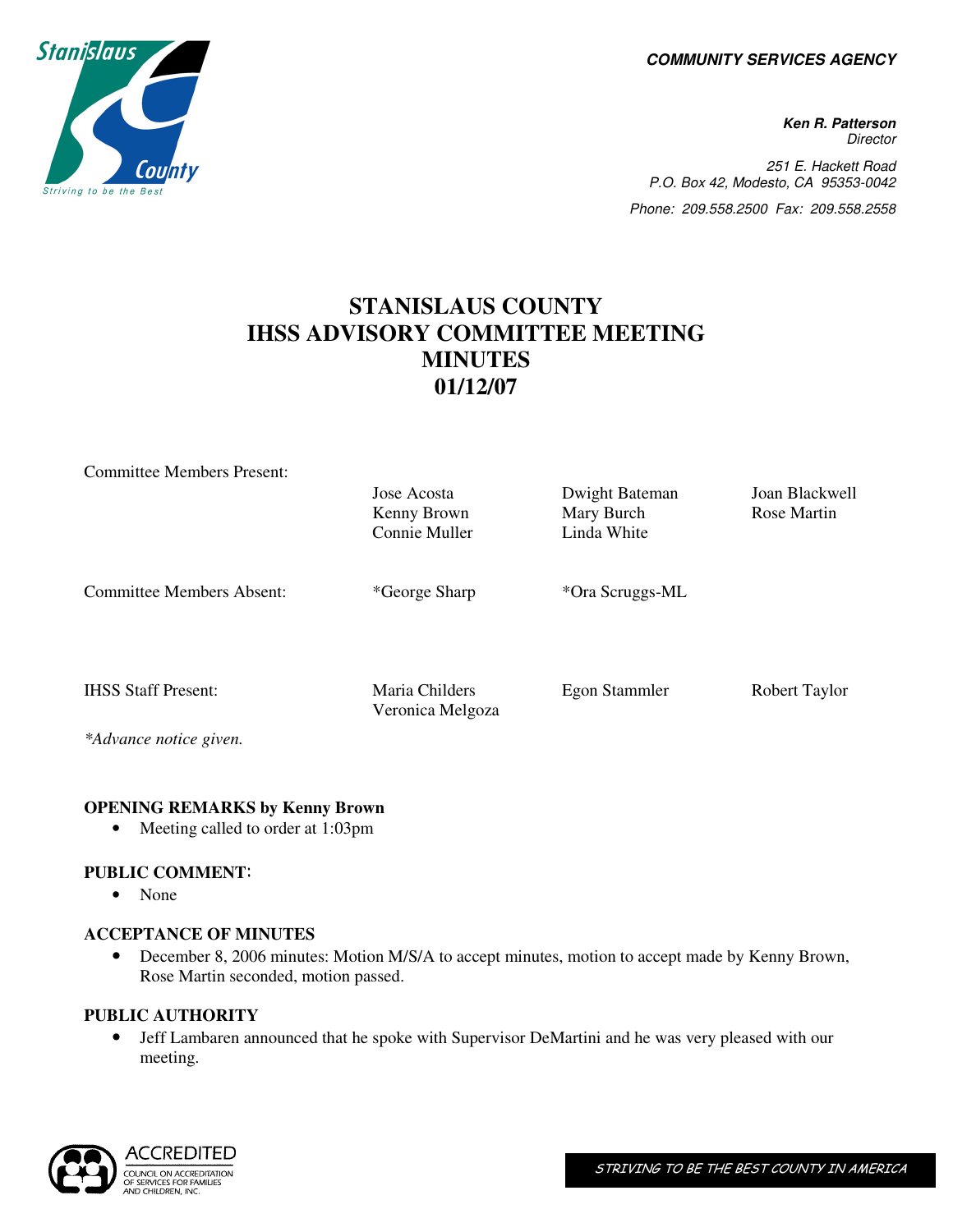- Governor's proposal is to freeze the States participation in wages and benefits at the current level per County. Dwight asked about the collective bargaining process, Jeff stated that we have come to agreement with all issues except for wages; we are still meeting on this.
- Governor sent out a proclamation that Northern and Central California will see the nighttime temperatures drop into the teens and twenties because of the extreme cold. Governor has asked the State to spring into action, made eleven National Guard Armories available should there be a need for warming centers. A list of things that everyone should be aware of was given for your home and family, update your emergency plan, have your heater inspected, know where near by shelters are incase your heater fails, replenish your emergency supply kit including battery operated radios and flash lights, have extra blankets on hand. Have special plans for infants, children, seniors and those with disabilities. Winterize your house, move pets indoors, insulate pipes, fire extinguishers on hand, be careful about traveling and make sure your car battery stays strong. Symptoms of exposure to extreme cold weather are confusion, dizziness, exhaustion, shivering are all signs of hypothermia; seek medical attention immediately if you have any of these systems. Our proposed site would be Stanislaus County Fairgrounds, it's not open but it's indicated as on stand by. Dwight Bateman stated that the outlining communities can go to the homeless shelter; Riverbank is on stand by to activate their shelter. If they feel the need Para transit will be activated and take people to the shelters.
- Public Authority is in the process of doing their new provider training. They had their first new orientation; there were 15 people that went through the process. Training is in a group setting but will still do individual appointments for those with special needs or if there is a language issue, etc.
- First part of the process is the providers will come in and complete the paperwork and forms, go through orientation and go for fingerprints; there is no cost for background checks anymore.
- There will be 3 days of training, first day is an overview of IHSS and how the registry works in terms of referring people out and making matches. The second day they will do CPR training. The third day there will be a presentation from DRAIL on working with people with disabilities, special needs, and some information on adaptive devices and resources that are available. They will get information about safety around the home. Providers will have a graduation ceremony and receive some things/items they can use on their job.
- Jeff Lambaren announced that there have been some complaints from counties to the Department of Social Services on way the committee's money is spent. Some counties do not give the money to their advisory committees, some counties use the money and if there is anything left over they give it to the Advisory committee. The Public Authorities were asked to hold their advisory committees meeting and respond to some questions on what are appropriate uses of Advisory Committee funds. Jeff Lambaren went ahead and answered the request letting them know all the things that our Committee is doing which included newsletters, surveys, training, business cards, travel etc. If there is any money remaining it is sent back.
- Dwight Bateman asked if the questionnaire was a way to establish the way the counties should use the money and what they can use it on. Jeff Lambaren stated that this was probably the reason.
- Jeff Lambaren announced that the Public Authority is in the process of producing their  $4<sup>th</sup>$  newsletter, it will be going out. It will address issues on Elder Abuse, emergency preparedness, information for caregivers, information on new registry class, IHSSAC's information was entered again to try to generate more interested in the Advisory Committee. Newsletter should be out mid to late February or early March. The newsletter will be in full color.
- Members received their business cards and were very pleased with them.
- Jeff Lambaren asked the committee if they had any suggestion for the upcoming annual report. The committee was asked if they had any ideas or suggestions. Many things will be carried over from the last report. We had a sufficient number of recipients surveys returned, hoping to receive a few more from providers.

#### **STATE BUDGET UPDATE**

• Maria Childers announced that the IHSS budget for the IHSS services is 4.4 billion statewide which is over 8% from fiscal year 06/07. 5.4 growth projection for IHSS.